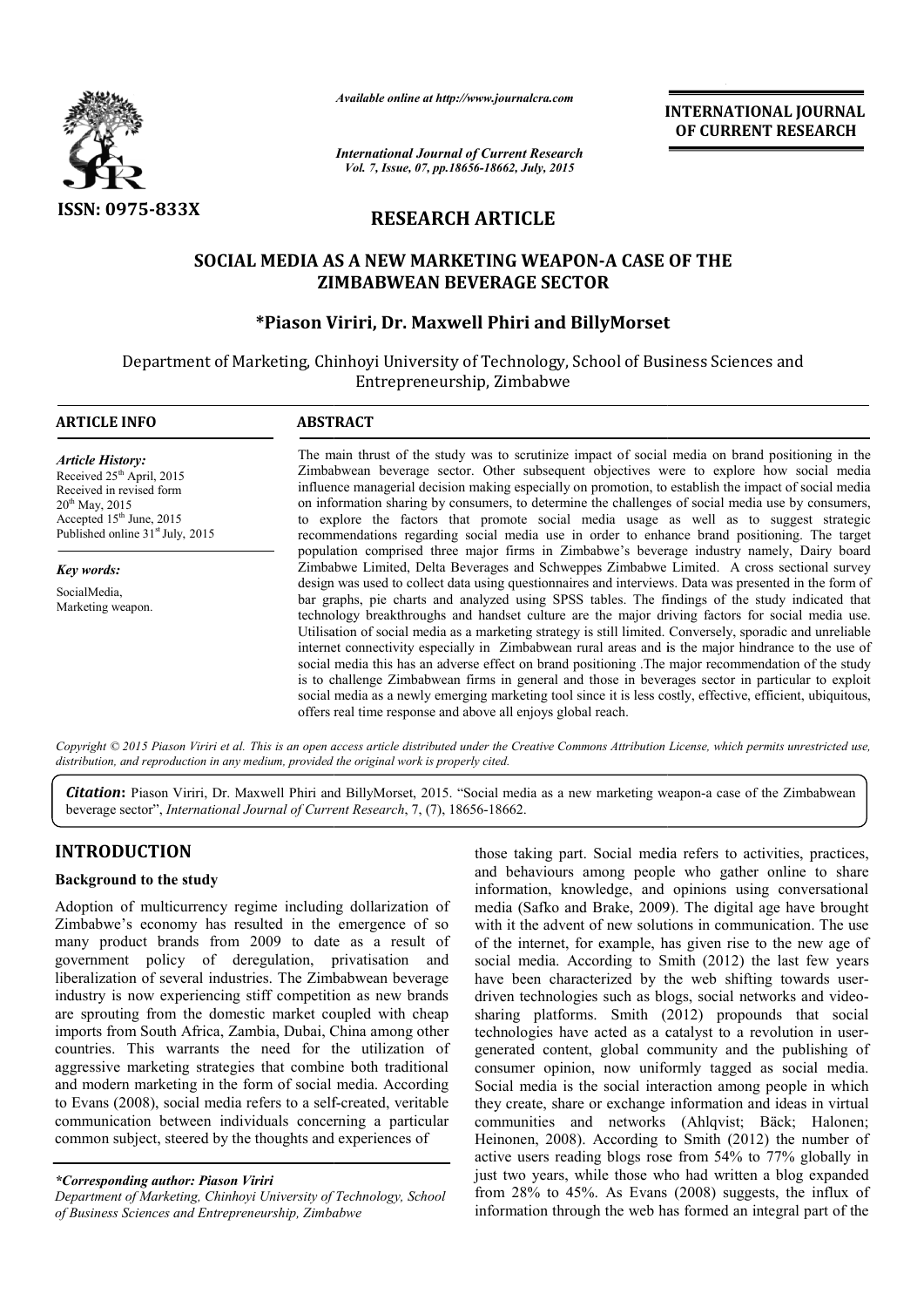consumer decision making process whether knowingly or unknowingly. Kietzmann *et al.* (2011) asserts that people read, watch, and use the internet to buy products and services. Increasingly, consumers are making use of platforms, such as content sharing websites, blogs, social networking, and wikis, to create, modify, share, and discuss internet content. This represents the social media phenomenon, which can now significantly impact on firm's reputation, profitability, sales growth, survival and attainment of competitive edge. The increased use of these virtual platforms has increased fears of the obsolescence and vanishing of traditional marketing tools and the rise of social media marketing. People use social media for socializing, transacting and marketing (Rawat and Divekar, 2014). The use of social media marketing had a pivotal role in enhancing and maintaining favourable brand status for global brands like Audi, coke, Pepsi, and many others (Kietzmann *et al*., 2011). Through social media, important marketing intelligence can also be gathered. Even information about competitors can be collected ethically without causing friction. Strengths of social media include affordability, convenience, richness of information conveyed, easy analysis of data as well as costs savings exploiting the ubiquitous nature of social media platforms.

A large client base can be reached out using an effortless amount of resources (Fernandez, 2009). According to Miller (2011) social networks like Facebook provide an opportunity for brands to be effectively marketed to many potential clients at a very low cost. Valeecha and Reza (2013) believe that social media platforms have facilitated the rise of virtual communities that are not confined within the limits of political or geographical boundaries. Furthermore, social media platforms are easy to set up and to manage (Miller, 2011). The author further states that social media platforms encourage interaction between individuals hence multidimensional marketing can be used. Administrators can also control information shared on social media hence they are assured that the right amount and quality of information is disseminated (Miller, 2011). Social media, like all the other marketing tools is not without demerits. For example it is vulnerable to unpleasant elements like negative feedback which may then be spread to other users. The fact that anyone can post anything makes the web a dangerous place (Miller, 2011). Social media can also be hacked and this leads to compromised information as well.

#### Statement of the problem

Most studies have shown that brand positioning for most global brands like Microsoft and BMW was enhanced by the use of the digital media through official websites, blog posts, Facebook, Twitter and many other social media platforms. Brand positioning plays a vital role in customer loyalty levels. The opening up of the global market in terms of technology has led to the acquisition of smart phones and other internet enabled phones by most Zimbabweans. According to the Statistics International, South Africa has the highest third generation connection in Africa (32%) and Zimbabwe is pegged at 17%. This guarantees open access to social media for any one in Zimbabwe who can afford a smart phone. Zimbabwe's beverage industry, like any other industry in the

country, was adversely affected by the economic crisis pertaining to the pre-dollarization era of 2008 .Currently, the Zimbabwean economy is experiencing a decline in economic growth characterised by liquidity crunch, low consumer spending due to meagre incomes and low industry capacity utilisation and this is compromising competitiveness of firms. Big brands like Coca Cola, Chibuku and Mazoe were also affected negatively in terms of brand image. More so stiff competition in the sector is almost reaching shakeout stage eroding profits, increasing operational costs and reducing market share. Social media platforms have also opened up the market for foreign companies to get involved as part of the global community. Most studies done on the impact of social media on brand positioning have been restricted in the developed world. So far, no research has been conducted to explore how this emergent digital marketing tool impacts on brands positioning in developing countries like Zimbabwe.

#### Objectives of the study

- 1. To establish the impact of social media on brand information sharing among consumers.
- 2. To determine the challenges of social media use among consumers.
- 3. To find out how social media influences consumers' decision making.
- 4. To ascertain the factors promoting the use of social media.

#### Literature Review

#### Social Media defined

Agreeing on a universally acceptable definition of social media may be impossible since it is a relatively a new concept (Solis, 2009). Cheung and Lee (2010) define social media as internet based platforms that enable individuals, as members, to construct public profiles in order to share their knowledge and their experiences, to post information about themselves and have contact with others who exchange and share similar interests. Kaplan and Haenlein (2010) describe social media as a group of Internet based applications that build on the ideological and technological foundations of Web 2.0 that facilitates the creation and exchange of user-generated content. Drury (2007) define social media as online resources that people use to share 'content': videos, photos, images, text, ideas, insight, humour, opinion, gossip, and news among other things. Hansen, Shneiderman, & Smith, (2011) define social media as a set of online tools that are designed for and centred on social interaction. They say that in practice, social media serves as a catchall phrase for a conglomeration of web-based technologies and services such as blogs, microblogs (Twitter), social sharing services (YouTube, Flickr, StumbleUpon, Last.fm), text messaging (WhatsApp), discussion forums, collaborative editing tools (wikis), virtual worlds (Second Life), and social networking services (Facebook, MySpace, Tagged, Google+). Social media is defined by Ahlqvist *et al.*, (2008) as the social interaction among people in which they create, share or exchange information and ideas in virtual communities and networks. Marketing weapon means that social media can be used as marketing channel or strategy.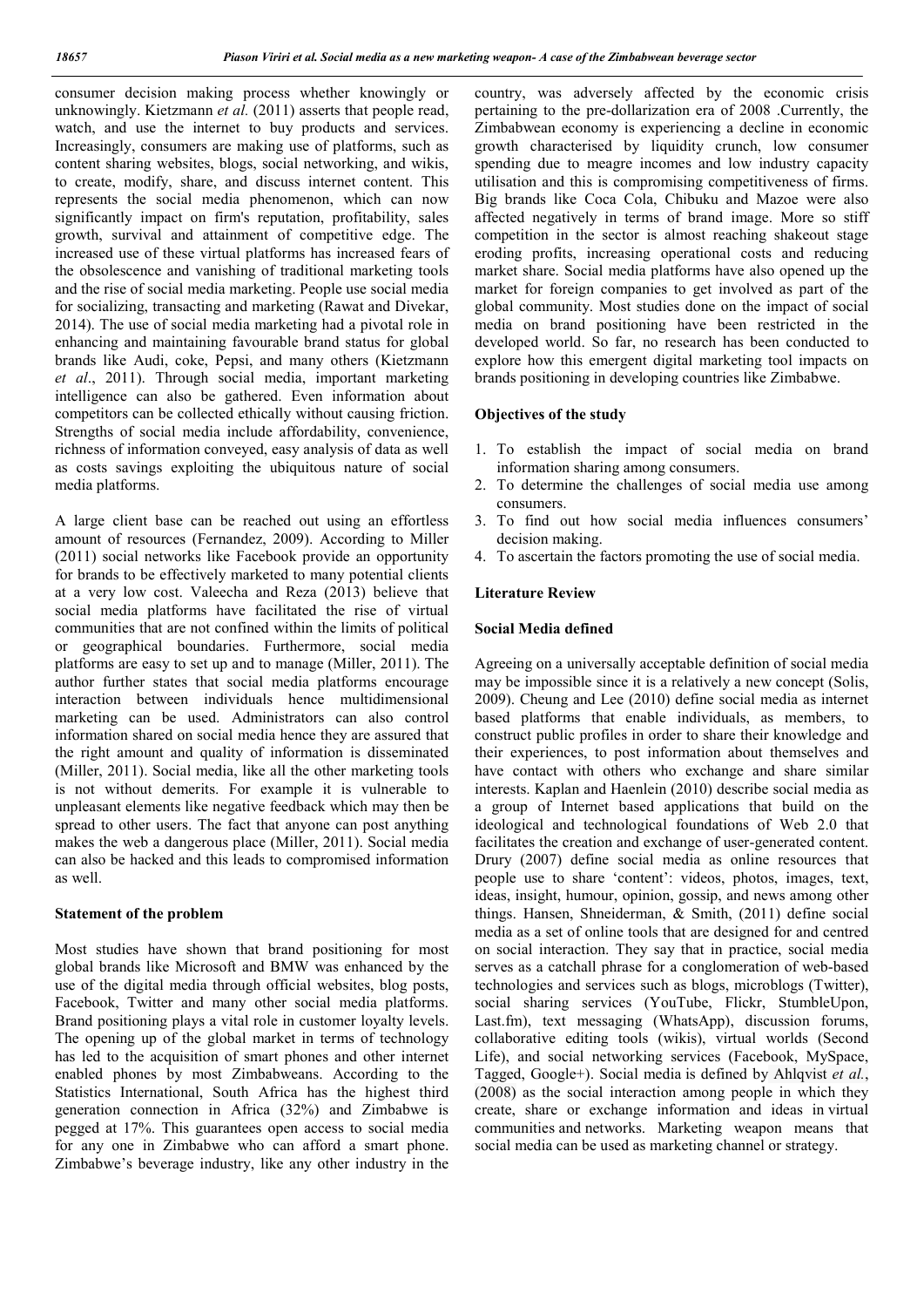### Brand Positioning

According to Keller *et al.* (2002) brand positioning, involves establishing vital brand associations in the minds of customers and other important constituents to bring out the uniqueness of the brand and establish competitiveness. Maintaining a favourable corporate image and reputation is an important role of every business (Keller, 2005).

### The role of social media in information sharing

According to Brogan (2010) information shared by consumers online can work to a brand's advantage or disadvantage. Evans (2008) postulates that besides opinion from family and friends, people have a longing to gather information first before making decisions. Heinonen (2011) describes human beings as social in today's world and that consumers are participating in a variety of activities, from consuming content to sharing knowledge, experiences, opinions, as well as getting involved in discussions with other consumers online. According to Kwon *et al.* (2014), the success of Face book's social context advertising, which utilizes social plug-in technologies, makes the power of compiled personal networks evident. Kwon and his colleagues are of the notion that social networks are the conduit for both social information and social influence. Bakshy, Eckles, Yan, and Rosenn (2012) posit that those who browse social networking sites like Face book tend to develop an addictive browsing behaviour which can translate into a continuous information sharing culture. Online social networks provide a place for consumers where they can share their product opinions either positive or negative with one another in social interaction (Hennig- Thurau, Gwinner, Walsh & Gremler, 2004).

### Social media and decision making

Online social networks have become an efficient major part of human communication and interaction life and influence in different ways on people's behaviour and communication (Cheung & Lee, 2010). Jaeger, Paquette, & Simmons (2010) mention that the United States President, Barak Obama, used social media during his initial presidential campaign and it helped many Americans in making their choices and decisions in the elections. Sinclaire & Vogus (2011) believe that nowadays, consumers practise viral marketing spreading product and services opinions through online social networks such as Face book rather than being message receivers from marketers. Hawkins & Mothersbaugh (2010) posit that today's communities are characterized by an online environment which is effectively involved in purchase decision processes and the internet has become an important media for information search.

Traditionally, consumers made their purchase decisions based on information that they received through mass media, for example, advertising, newspapers, television advertisements and comments, among other forms but nowadays, online social networks can have power to affect consumers' purchase decision (East, Wright & Vanhuele, 2008). Senecal and Nantel (2004) are of the notion that online interactions and recommendations influence consumers' product and services choices.

### The role of social media in marketing

Neti (2011) describes social media marketing as the new mantra for several brands. Neti (2011) also postulates that no one would want to be left out when it comes to participation on the social web in this digital era characterised by improvements in computer technology. The fundamentals of traditional marketing consider word of mouth as the most trusted source of information (Kotler, 2010). Smith (2012) has alluded to the utilisation of social media as becoming more profound in marketing confirming that over the last few years the web has shifted towards user driven technologies such as blogs, social networks and video sharing platforms which have proved as a convinient source of information for consumers. The online social networks provide facilities for consumers to interact with one another, accessing information, commenting, reviewing and rating content that can help them for purchasing decisions in different ways (Heinrichs, Lim & Lim, 2011). Blackshaw and Nazzaro (2004) describe social media marketing as a variety of information sources available online that are created, initiated, circulated and used by customers for educating and communicating with each other about products, brands, services, personalities among other issues. Traditionally, marketers have been enabled to gain market share by increasing awareness through media (Evans, 2010). Purchase decisions are more likely to be influenced by the degree of awareness the consumers are concerning a product (Evans, 2010). Zarella *et al*. (2010), support the idea that businesses can promote products and services, provide instant support, and or create an online community of brand enthusiasts through all forms of social media such as social networking sites, content communities, virtual worlds, blogs, micro blogging sites, online gaming sites, social bookmarking, news sites, forums and more.

### Forces promoting social media use

Valeecha and Reza (2013) have attributed the rise of social media use to rapid technological advancement in recent years. Proliferation of affordable and yet advanced cell phones also contributed. Technological dynamism changed the purpose of communication and enabled the emergence of new internet based communication channels thereby facilitating the crafting of new approaches in the management of the marketing mix. According to Miller (2011), using social media in communicating brand information is less costly than using traditional marketing tools because of the ubiquitous nature of social media. With regards to this, Miller (2011) posits that consumers also use social media since it is the most affordable way of staying connected to each other. The low cost of social media marketing as well as the amount of user information that is available have contributed towards making social media marketing being a big business (Mangold & Faulds, 2009). Miller (2011) views the advantage of social media in their ability to enable easy and immediate interaction between people. Meadows-Klue (2008) is of the idea that consumers prefer using social media because they trust views of other consumers more than they can trust the company. Moreover, online word-of mouth communication is considered by Dellarocas (2003) as cheaper, faster, and more effective than traditional marketing tools. Brown, *et al.* (2007) aserts online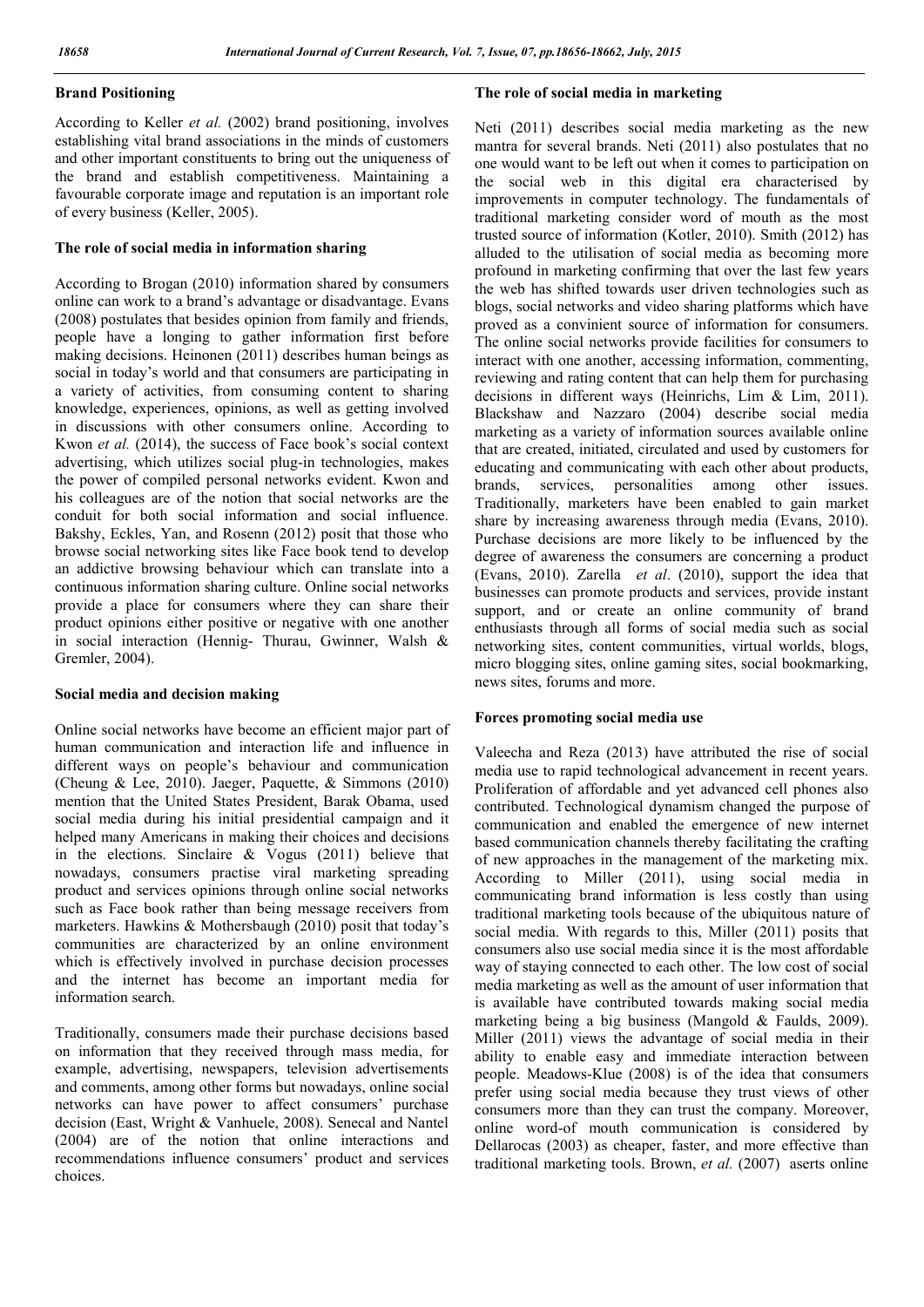communities are flexible, and may be based on a wide range of cultural and social interests. Within the same framework of thinking, Constantinides and Fountain (2008) are of the view that social media is popular because of its advantages like transparency, referrals power and its ability to allow contact with others. In a social network environment, the contribution of individuals to anonymous individuals may be seen as a process of acquiring a reputation which will give the contributor a feeling of power and influence when their comments are taken seriously by others, Palmer and Koenig-Lewis (2009).

### Challenges of social media use

Chaffey and Chadwick (2012) noted that creating a social media strategy can be challenging since it requires a change in mindset for the company in the sense that they may have to give up some control on their messaging to enable them to communicate with customers effectively and on a one-to-one basis enabling personalisation and customisation. Valos (2009) is of the view that social media use may entail reconfiguration and reengineering of a company's internal structure in terms of communication, processes and organisational culture. This change complicates the implementation of strategies due to diversity of channels and therefore causes problems when one traditional channel is reduced or altered. To effectively utilise social media, sales people have to come up with innovative and socially encouraging ways of conveying messages (Hennig-Thurau *et al.,* 2010) and this can be a challenge for most companies that have not had the privilege of fully integrating social media into their system (Agnihotri *et al.,* 2012). Miller (2011) points out that privacy and security concerns issues have been one of the major hindrance factors to the use of social media. These are crucial cultural issues that influence people's willingness to engage in social media (Miller, 2011). Chaffey and Chadwick, 2012; Miller, 2011), confirmed that many people are reluctant to use social media due to the fear of self exposure and technophobia. For several companies, Miller (2011) maintains that the levelling of organisational hierarchy and what that implies to management in terms of loss of control over subordinates and the fear of losing competitive advantage are some attributes of social media that discourages its adoption business.

### MATERIALS AND METHODS

#### Research Design

According to Kerlinger (1973), a research design is a plan and structure of an investigation concerned with obtaining answers to the research questions.

It serves as a systematic plan, blueprint or set of instructions for conducting a study according to its objectives (Aarker, Kumar and George, 2007; 77). In this study a cross sectional survey was used. Cross sectional surveys are observational surveys involving the collection of data at a defined time.

#### Target Population

According to Bless and Smith (1995), target population is a set of elements that the research focuses upon and to which the results obtained by testing the sample should be generalized. The target population of this research comprises of management, employees and customers in the Zimbabwean beverage industry mainly those involved with Delta Beverages, Schweppes Zimbabwe Limited and Dairyboard Pvt ltd Zimbabwe.

### Sampling

Sampling is the selection of representation from a large group strategically and systematically that is large enough to meet the criterion of representing a particular study. Zikmund and Babin (2007) define a sample as a sub set or a portion of the targeted population. Sampling is important as it would be costly in terms of time and budgetary resources to study the whole population (Zikmund and Babin, 2007). The sample size comprised of 70 employees,10 managers and 100 customers chosen purposively.

#### Research Instruments

Primary data was collected using questionnaires and interviews. Secondary data was used extensively during literature review and in questionnaire design.

#### Data Analysis and presentation

### Social media Platforms used by respondents

The table indicates that people who use Facebook, WhatsApp, YouTube and Skype comprise the largest number of the sample population as represented by the highest percentage which is  $16\%$ . On the other hand, those who use LinkedIn are represented by a percentage of 2% which is the lowest percentage value in the frequency table. These findings are in accordance with most of the reviewed literature which alludes that Face book and WhatsApp are the most widely used social media platforms (Miller, 2011).

| Social Media Platform(s) used |                                         | Frequency | Percent | Valid Percent | Cumulative Percent |
|-------------------------------|-----------------------------------------|-----------|---------|---------------|--------------------|
| Valid                         | Facebook                                |           | 9.8     | 10.0          | 10.0               |
|                               | Other                                   |           | 3.9     | 4.0           | 14.0               |
|                               | WhatsApp                                |           | 5.9     | 6.0           | 20.0               |
|                               | Facebook and Twitter                    |           | 13.7    | 14.0          | 34.0               |
|                               | Facebook and LinkedIn                   |           | 2.0     | 2.0           | 36.0               |
|                               | Facebook and YouTube                    |           | 9.8     | 10.0          | 46.0               |
|                               | Facebook and WhatsApp                   |           | 7.8     | 8.0           | 54.0               |
|                               | Facebook, Twitter, LinkedIn and YouTube |           | 13.7    | 14.0          | 68.0               |
|                               | Facebook, YouTube and WhatsApp          |           | 15.7    | 16.0          | 84.0               |
|                               | Facebook, WhatsApp and Skype            |           | 15.7    | 16.0          | 100.0              |
|                               | Total                                   | 50        | 98.0    | 100.0         |                    |
| Missing                       | System                                  |           | 2.0     |               |                    |
| Total                         |                                         |           | 100.0   |               |                    |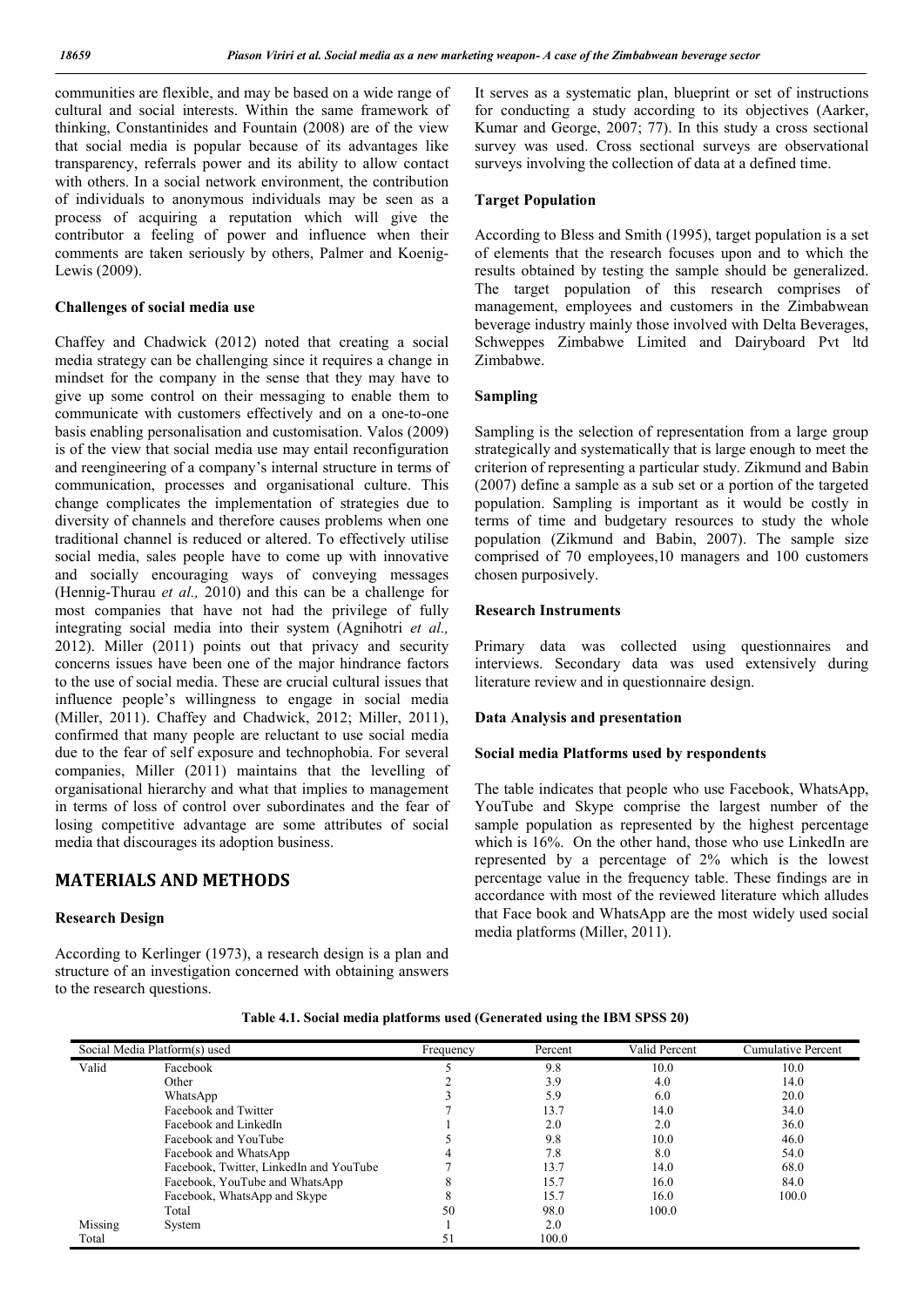## Impact of social media on information sharing

One of the main objectives of the study was to find out the impact of social media on information sharing under the assumption that information shared about brands through social media has an effect on brand perception among consumers. This is supported by evidence from the reviewed literature as Smith (2012) states that marketing has shifted to a new kind of word of mouth communication.

From the sample population, results in Table 4.1 show that a considerable number of people told someone after coming across information about a brand on social media. About 13% purchased a product after coming across some brand information on social media. However, the biggest number of the sample population did nothing after this encounter with brand information on social media. From this, it can be said that social media has not been very much influential on brand information sharing among Zimbabwean beverage consumers. 7, *Issue, 07, pp.18656-18662, July, 2015*<br>From the sample population, results in Table 4.1 show that a<br>considerable number of people told someone after coming<br>across information about a brand on social media. About<br>13% pu

Table 4.2. Action taken by consumers after coming across information about a beverage brand

|         |                                    | Frequency | Percent | Valid Percent | <b>Cumulative Percent</b> |
|---------|------------------------------------|-----------|---------|---------------|---------------------------|
| Valid   | Phoned to enquire                  |           | 5.9     | 6.3           | 6.3                       |
|         | Purchased a product                |           | 11.8    | 12.5          | 18.8                      |
|         | Searched for more information      |           | 5.9     | 6.3           | 25.0                      |
|         | Told someone                       |           | 13.7    | 14.6          | 39.6                      |
|         | None of the above                  |           | 23.5    | 25.0          | 64.6                      |
|         | Phoned and Purchased               |           | 5.9     | 6.3           | 70.8                      |
|         | Purchased and Told someone         |           | 5.9     | 6.3           | 77.1                      |
|         | Searched for info and Told someone |           | 15.7    | 16.7          | 93.8                      |
|         | 10                                 |           | 5.9     | 6.3           | 100.0                     |
|         | Total                              | 48        | 94.1    | 100.0         |                           |
| Missing | System                             |           | 5.9     |               |                           |
| Total   |                                    |           | 100.0   |               |                           |

### Table 4.2. The challenges to social media use

|         |                                      | Frequency | Percent | Valid Percent | Cumulative Percent |
|---------|--------------------------------------|-----------|---------|---------------|--------------------|
| Valid   | Difficult to use                     | 4         | 7.8     | 8.0           | 8.0                |
|         | The need for internet connection     | 18        | 35.3    | 36.0          | 44.0               |
|         | Privacy risk                         |           | 21.6    | 22.0          | 66.0               |
|         | Can be time consuming                |           | 5.9     | 6.0           | 72.0               |
|         | Other                                |           | 3.9     | 4.0           | 76.0               |
|         | Difficulty and Privacy               |           | 3.9     | 4.0           | 80.0               |
|         | Internet and Time                    |           | 13.7    | 14.0          | 94.0               |
|         | Difficult, Internet and Privacy Risk |           | 5.9     | 6.0           | 100.0              |
|         | Total                                | 50        | 98.0    | 100.0         |                    |
| Missing | System                               |           | 2.0     |               |                    |
| Total   |                                      | 51        | 100.0   |               |                    |

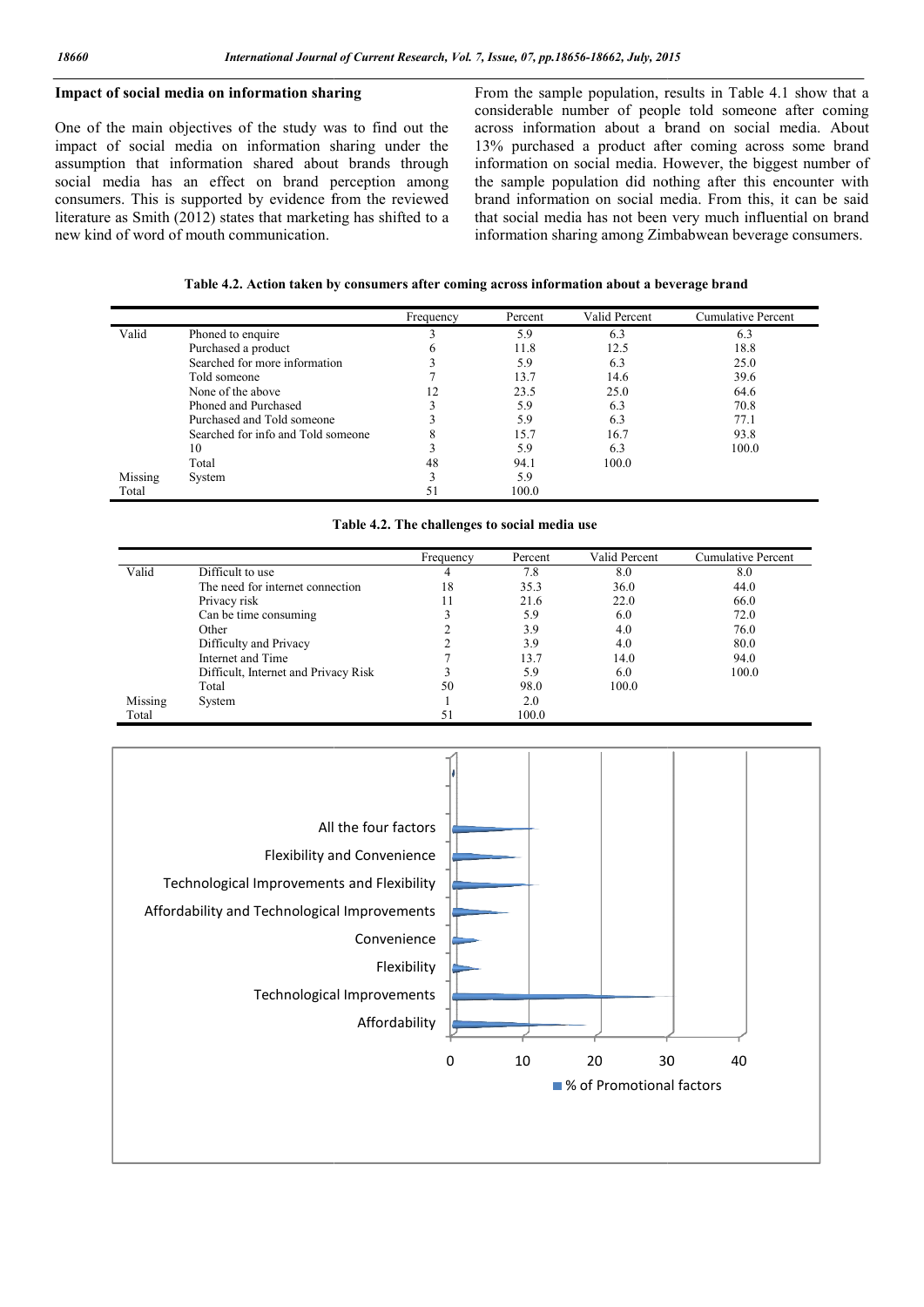According to Table 4.2, poor internet connectivity is the formidable challenge being faced by consumers in trying to access and distribute information through social media platforms. The risk of loss privacy and insecurity discourage the usage of social media .Management of these firms feared espionage due to stiff competition in the sector.

### To determine the impact of social media on brand positioning

According to the findings from the research, brand positioning for Zimbabwean beverage brands leaves a lot to be desired. Most respondents stated that the perception they have on brand image is poor in as far as social media marketing is concerned. This is demonstrated by suggestions from more than 53% of the respondents who felt that social media platforms like Face book and Whats App were not being fully utilised for the enhancement of brand image for Zimbabwean beverage brands.

### Factors promoting use of social media marketing

The diagram below shows factors promoting the use of social media among Zimbabwean beverage consumers as per the sample population of this study. There are several factors motivating usage of social media. These include affordability, convenience, flexibility and technological advancements. Of the four contributing factors, technology emerged as the main factor to the increased use of social media as 31% of the responses from questionnaires supported technological advancements. Valeecha and Reza (2013) suggested that technology is the major contributing factor to the use of social media. Availability of advanced and affordable cell phones contributed in an immense way.

#### Challenges of Social Media as a marketing tool

Difficulties in use, illiteracy, digital divide, the risk of privacy, time and flexibility were the main challenges to the use of social media. Internet connectivity is still expensive in developing countries like Zimbabwe and therefore is considered a luxury. The need for internet connection especially in rural areas was cited as the main factor followed by privacy risk. It can be noted, according to the study, that many people would like to utilise social media but poor internet connectivity cripples its effectiveness.

#### Recommendations

Evidence from the study indicated that increased presence on social media can improve brand positioning for the local beverage industry. It is therefore crucial that beverage companies come up with attractive promotional social media strategies. Zimbabwean beverage producers should increase social media presence. This will help in enhancing brand image since content can be shared quickly and affordably among consumers and other stakeholders. Taking advantage of its ubiquitous nature, competitive brand positioning can be attained through social media. Customers of the beverage industry need to be more active on social media platforms since they can improve the quality they get from their preferred brands by suggestions and information shared. In that way, beverage brands can be improved complying with tastes and preferences of consumers conveyed through comments and information shared through social media.

## **REFERENCES**

- Agnihotri, R., Kothandaraman, P., Kashyap, P. and Singh, R. 2012. Bringing social media into sales: The impact of salespeople's social media use on service behaviours and value creation, *Journal of Personal Selling and Sales Management*, Business Source Premier, EBSCO *host*, viewed 5 October 2014.
- Ahlqvist, T., Back, A., Halonen, M., Heinonen, S., 2008. Social Media Road Maps. Exploring the futures Triggered by Social Media. Edita Prima Oy, Helsinki.
- Akhtar, S. 2011. Social Media and Brand Loyalty. Retrieved from: http://www.socialtrakr.com/2011/07/12/socialmedia-and brand-loyalty/ (accessed on: 7 October 2014.
- Bertot, J. C., Jaeger, P. T., Hansen, D., 2012. The impact of polices on government social media usage: Issues, challenges, and recommendations, Government Information Quarterly, ELSEVIER, Accessed 13 October 2014.
- Bruhn, M., Schoenmueller, V. and Schafer, D.B., 2013. Are social media replacing traditional media in terms of brand equity creation? Management Research view,
- EMERALDINSIGHT, Accessed on 12 October 2014.<br>teora, P.R., Gilly, M. C., Graham. J.L. (15<sup>th</sup> Ed) Cateora, P.R., Gilly, M. C., Graham, J.L. International Marketing. McGraw-Hill, New York
- Chaffey, D., Ellis-Chadwick, F. 2012. 5<sup>th</sup> Edition, Digital Marketing. Strategy, Implementation and Practice. Pearson Education Limited, London.
- Cheng, Z., Caverlee, J., Lee, K. & Sui, D. Z. 2011. Exploring Millions of Footprints in Location Sharing Services. *ICWSM*, *2011*, 81-88.
- Dahnil, M. I., Marzuki, K. M., Langgat, J., Fabeil, N. F., 2014. Factors Influencing SMEs Adoption of Social Media Marketing, www.sciencedirect.com ELSEVIER, Accessed on 2 October 2014.
- Dellarocas, C., Zhang, X. and Awas, N. 2007, "Exploring the value of online product reviews in forecasting sales: the case of motion pictures", *Journal of Interactive Marketing*, Vol. 21
- Drury, G., 2008, Opinion piece: Social media: Should marketers engage and how can it be done effectively. Journal of Direct, Data and Digital Marketing Practice, 9.
- Erdogmus. I. E, Cicek. M., 2012, The impact of social media marketing on brand loyalty.
- Evans, D. and Mikee, J., 2010. The next generation of business engagement. Indianapolis-Indiana: Wiley Publishers.
- Fernandez, J. 2009. A SWOT Analysis for Social Media in Libraries. The University of Main. Library Staff Publication
- Fisher, T. 2009. ROI in social media: A look at the arguments. *Journal of Database Marketing & Customer Strategy Management*, Vol. 16.
- Gitau, S., Marsden, G., Donner, J., 2010. After Access Challenges Facing Mobile-Only Internet Users in the Developing World, Proceedings of the 28th international conference on Human factors in computing systems